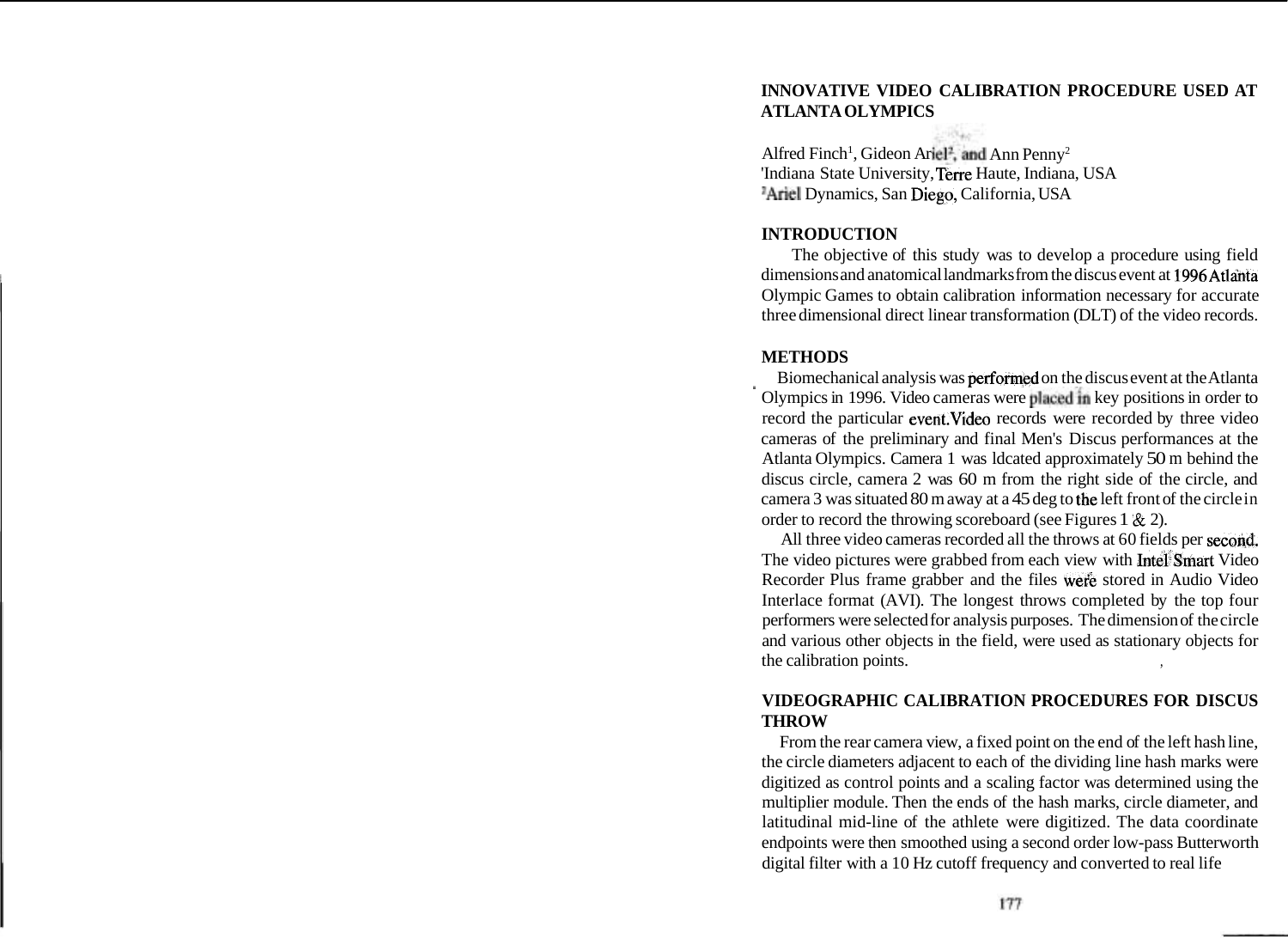

displacements using a scaling or multiplier technique. A root mean square **(RMS)** error: of 2.1 cm **(3%)** was found for the 250 cm latitudinal diameter dimension as determined from the rear view position using the multiplier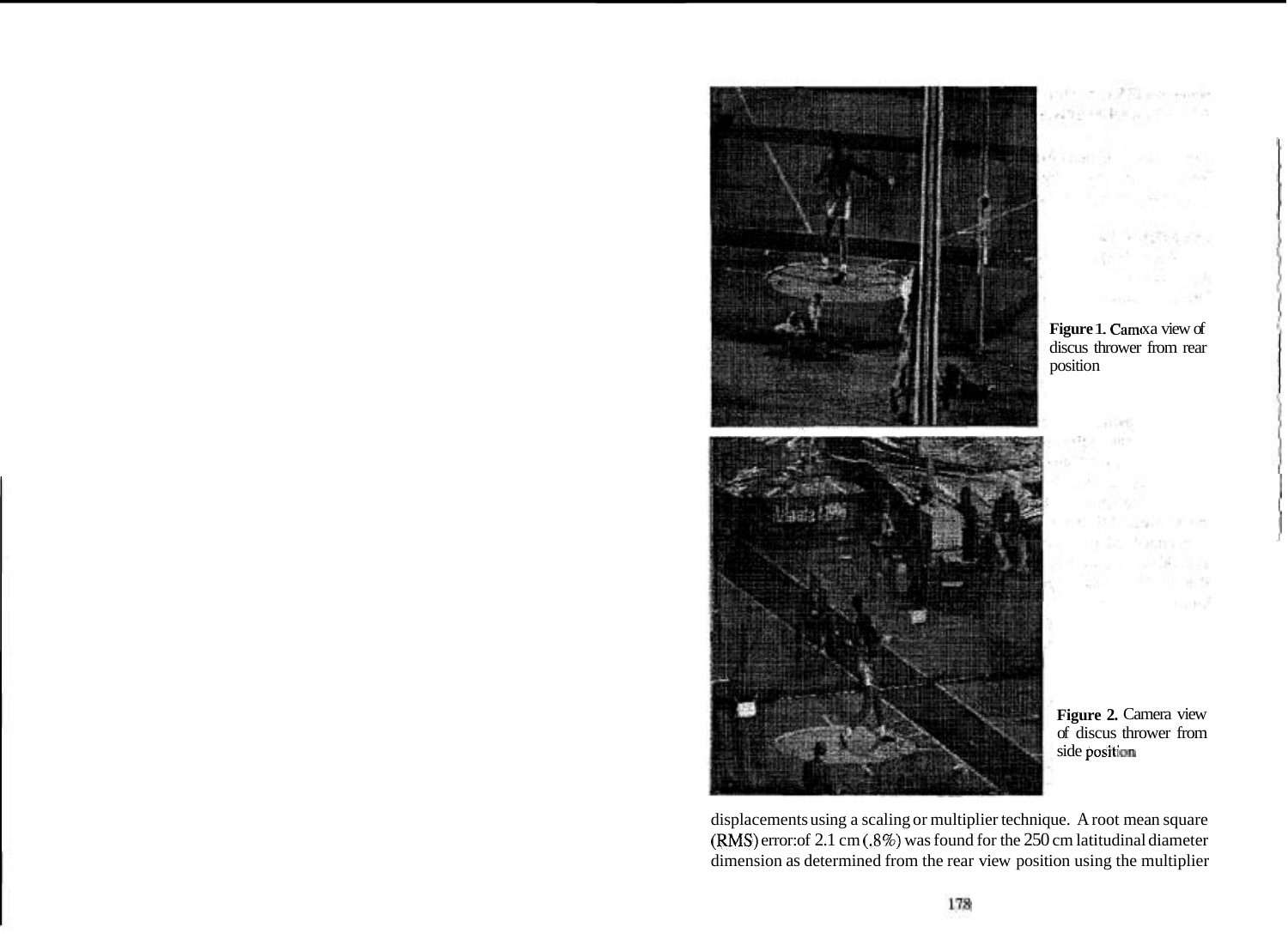technique.

From the side camera perspective, a fixed point on the end of the left hash line, the circle diameters at the back and front of the circle were digitized as control points, and a scaling factor was determined using the multiplier module. Then the ends of the hash marks, circle diameter, and the longitudinal mid-line of the athlete were digitized. The data coordinate endpoints were then smoothed using a second order low-pass Butterworth digital filter with a 10 Hz cutoff frequency and converted to real life displacements using a multiplier technique. The RMS error in the longitudinal circle diameter was 3.lcm (1.2%) from a distance over 90 m. The multi-staged scaling or multiplier techniques had to beutilized to obtain thex, y coordinates for the athlete's mid-line because too many of the known field measurements were coplanar which made it impossible for the 3-D direct linear transformation (DLT) algorithm to accurately determine the coordinates (Allard, Blanchi, & Aissaoui, 1995).

### **RESULTS**

Next the athlete's standing height which was obtained from the Official Olympic Track and Field Guide (Watman, 1996) was entered into the calibration data with the x, y, coordinates of the athletes' mid-line determined from the previously discussed multiplier techniques. The inputted standing heights were: 199, 193, 197, and 188 cm for Riedel, Dubrovschchik,



Figure 3. Composite calibration cube including field measurements and anatomical landmarks.

For the state hands

Robert Com

岩川県田原町 三郎氏病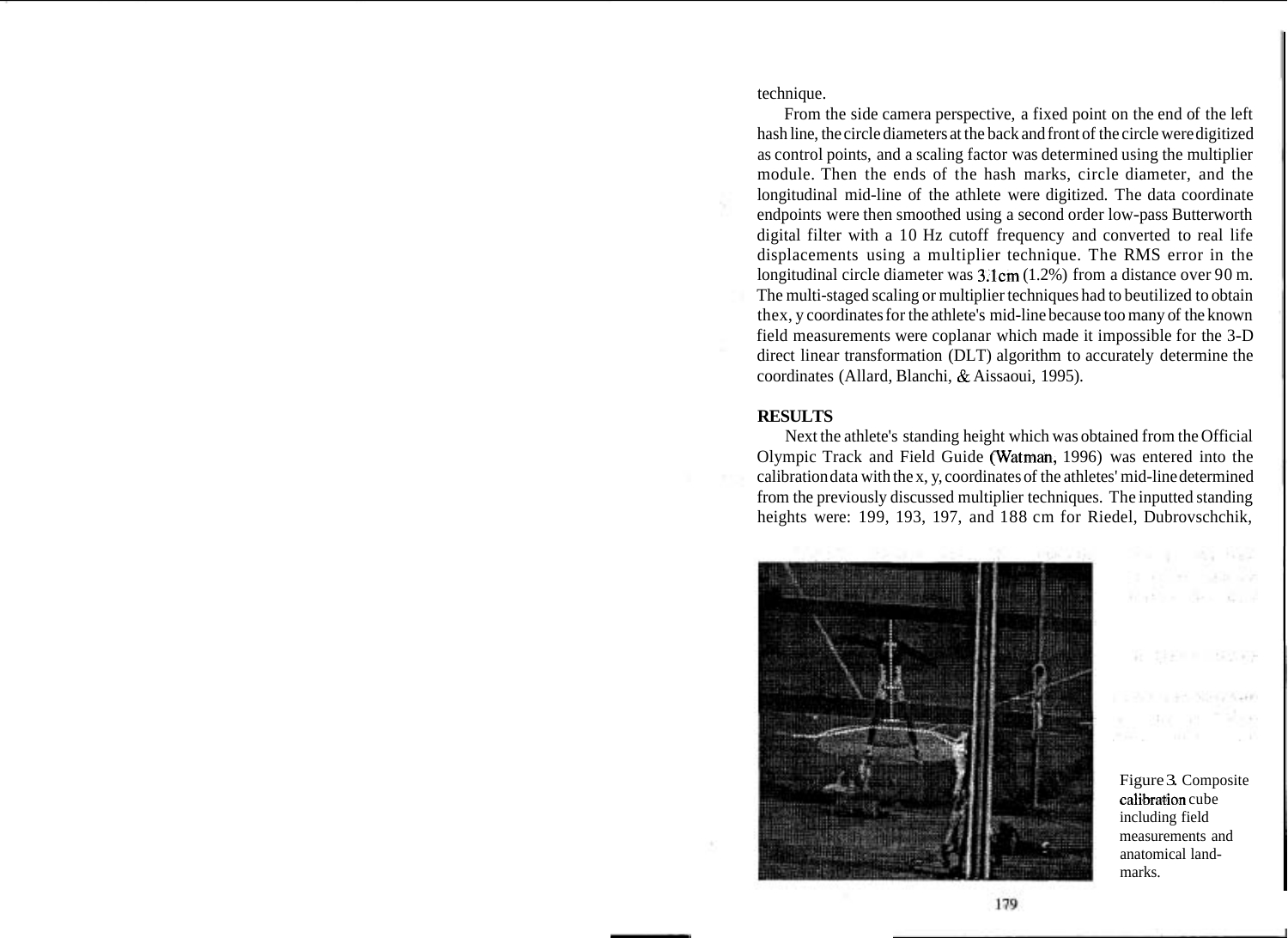Kaptyukh, and Washington, respectively. When the athlete's height, was multiplied by the segmental limb length ratios reported by Dempster (1955). a height for the athlete's shoulder, hip, and knee was determined. The body <sup>1</sup> parameter height percentages inputted were: Head (1.00 x HT), Shoulder (.791 **x** HT), Hip (.487 x HT), and Knee (.253 x HT). These heights were used to create a 3-D control cube incorporating five data points on the circle (left hash, left and right circle diameter, left and right sector hash) and four mid-line body control points from the athlete (top of head, shoulder, hip, and knee) (see Figure 3).

Then 21 data points consisting of 18 anatomical data points, the disc, the right and left-circle hash marks were digitized. The 18 anatomical data points inputted were: left foot (fifth metatarsal), ankle, knee, and hip; right, hip, knee, and ankle; left wrist, elbow, and shoulder; right shoulder, elbow, wrist, and hand; discus, base of the neck, mastoid process, top of the head. This composite control cube consisting of 9 points and 21 data points were digitized and entered into the three dimensional DLT module using procedures described by Abdel-Aziz & Karara (1971) and Walton (1981) endpoints were smoothed using a 10 Hz cutoff frequency in a low-pass to convert the image coordinates to real displacements. The real coordinate digital filter. The 3-D displacements of the circle diameter were compared to the actual 250 cm displacement.

This measurement procedure using the DLT algorithm was repeated 10 times for the top four discus performers in the Atlanta Olympics and the RMS error in the 250 cm diameter dimension determined for these 40 measurements was 2.8 cm (1.1%) with errors ranging from 1.6 to 3.6 cm with a subject to camera distance of over 90 m.

### $CONCLUSIONS$

This multi-staged procedure using the multiplier technique created a 3-D cube of control points consisting of field measurements and human anthropometric measures which was non-ooplanar and nonlihear. After obtaining these calibration displacements, the DLT algorithm could be accurately utilized. This made it possible to overcome the limitation of not having a pre-determined calibration cube set in the field of view and yet, <sup>1</sup> obtain accurate 3-D track and field data from the Olympics. I